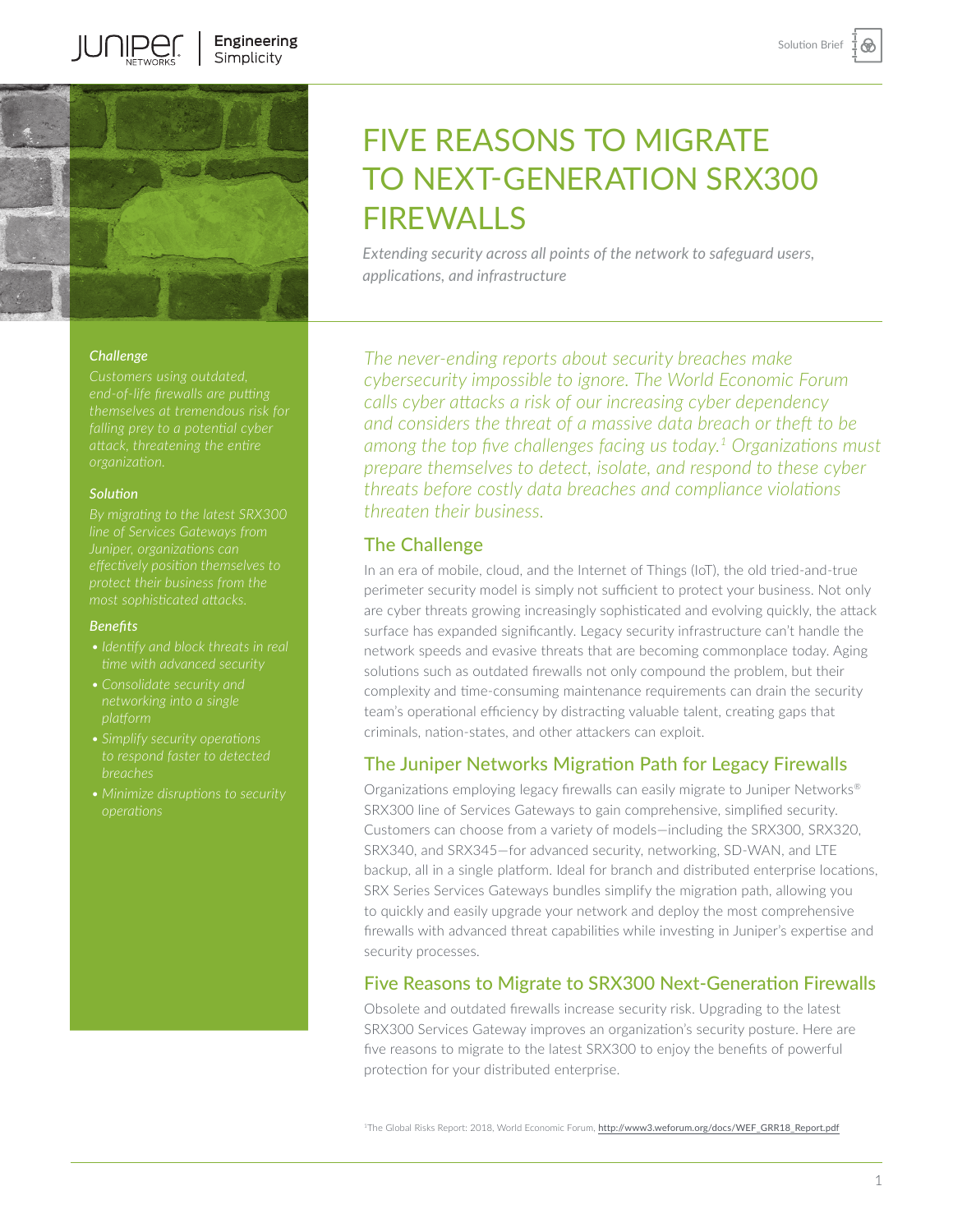- 1. Advanced cybersecurity, simplified. The SRX300 acts as a key enforcement point for Juniper's connected security platform, which simplifies operations while protecting users, applications, and infrastructure. Working with Juniper Sky™ Advanced Threat Prevention, the SRX300 provides advanced detection of hard-to-catch malware, such as ransomware, ensuring that your cyber defenses continually adapt to evolving risk conditions. Automated policy management and enforcement use network and threat data to update policies and deploy unified enforcement across your infrastructure.
- 2. Real-time threat prevention. Integrating the SRX300 Services Gateway with Juniper Sky ATP gives your organization another layer of protection, extending defenses by detecting and stopping never-before-seen malware before it hits its target. Using machine learning, Juniper Sky ATP employs real-time information from the cloud to continuously analyze Web and e-mail files for ransomware and other evasive threats. Integration with Juniper Sky ATP enables the SRX300 firewalls to deliver deep inspection, inline blocking, and actionable alerts.
- 3. Enhanced security performance while preserving operational expertise. The SRX300 line provides the most powerful security for distributed enterprises in the market today. By migrating to the latest next-generation platforms, your organization can preserve your existing Juniper security operational expertise while taking advantage of the higher performance and more powerful capabilities of the latest version of Juniper Networks Junos® operating system. Network and security teams don't have to learn how to configure and manage a new network OS, increasing IT operational efficiency and freeing up valuable time and resources for business innovation.
- 4. Distributed enterprise deployments. Organizations need a single platform that includes both security and SD-WAN capabilities for distributed and branch locations, along with features such as Zero Touch Provisioning (ZTP), application-based routing, and quality of experience (QoE).
- 5. Secure Routing. To support the widest variety of WAN connectivity, the SRX300 line of Services Gateways supports on-board fiber optic ports, Media Access Control Security (MACsec) ports, and LTE wireless backup, ensuring you can meet the needs of the different connection options for distributed enterprise and branch locations.

# Choosing the Right SRX300 Firewall

The SRX300 line of Services Gateways has been designed to meet any organization's varying needs in distributed enterprises. Current customers employing legacy Juniper firewalls can deploy the following SRX300 line models and upgrade to the latest next-generation firewall technology. For instance:

- If you currently use the SSG-5 or SRX100, you might consider migrating to the SRX300.
- If you currently use the SSG-20 or SRX210/SRX220, you might consider migrating to the SRX320.
- If you currently use the SSG-140 or SRX240, you might consider migrating to the SRX340 or SRX345.

Ideal for securing small branch or retail offices, the SRX300 line consolidates security, routing, SD-WAN, and WAN connectivity in a small desktop device. The SRX320 provides secure connectivity for small distributed enterprise branch offices, offering security, routing, SD-WAN, and WAN connectivity in a small desktop device that includes optional Power over Ethernet Plus (PoE+) ports. To securely connect midsize distributed enterprise branch offices, the SRX340 consolidates security, routing, SD-WAN, and WAN connectivity in a 1 U form factor. Supporting optional unified threat management (UTM) security capabilities and LTE wireless backup, the SRX340 provides the advanced security and WAN connectivity backup for any distributed location. Best suited for midsize to large distributed enterprise branch offices, the SRX345 Services Gateway consolidates security, routing, SD-WAN, and WAN connectivity in a 1 U form factor and support up to 5 Gbps firewall and 800 Mbps IPsec VPN.



SRX345